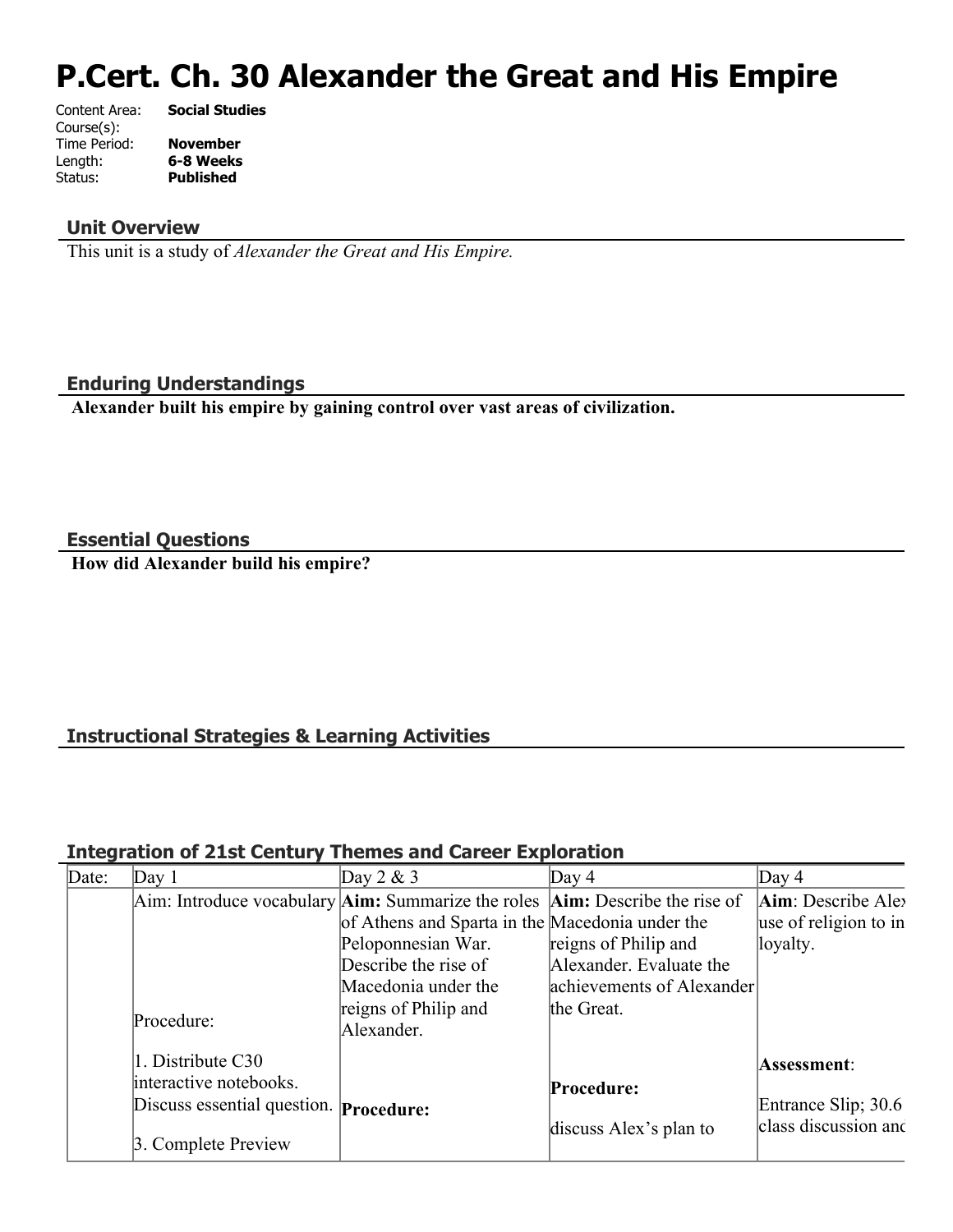|                | Activity.                                                                           |                                                                                          | spread Greek ideas.                                                               | Standards: |
|----------------|-------------------------------------------------------------------------------------|------------------------------------------------------------------------------------------|-----------------------------------------------------------------------------------|------------|
| vocab.         | Assessment: preview; C30                                                            | 3. View "Peloponnesian<br>War" video clip on<br>history.com                              | <b>Assessment:</b><br>Entrance Slip; 30.5 packet;<br>class discussion and ratings |            |
|                |                                                                                     | Assessment:<br>C30 vocab.; Entrance Slip                                                 |                                                                                   |            |
| Date:          | Day $6$<br>Aim: Describe how Alexander adopted the ways of conquered cultures to sh |                                                                                          |                                                                                   |            |
|                |                                                                                     | Procedure:<br>Examine the steps to discuss Alex's plan to show respect and adopt the way |                                                                                   |            |
|                | <b>Assessment:</b><br>posters; class discussion and ratings                         |                                                                                          |                                                                                   |            |
|                |                                                                                     | <b>Assessment: Processing Activity</b>                                                   |                                                                                   |            |
| CRP.K-12.CRP2  |                                                                                     | Apply appropriate academic and technical skills.                                         |                                                                                   |            |
| CRP.K-12.CRP4  |                                                                                     | Communicate clearly and effectively and with reason.                                     |                                                                                   |            |
| CRP.K-12.CRP11 |                                                                                     | Use technology to enhance productivity.                                                  |                                                                                   |            |

CRP.K-12.CRP8 Utilize critical thinking to make sense of problems and persevere in solving them.

CRP.K-12.CRP7 Employ valid and reliable research strategies.

CRP.K-12.CRP1 Act as a responsible and contributing citizen and employee.

# **Technology Integration**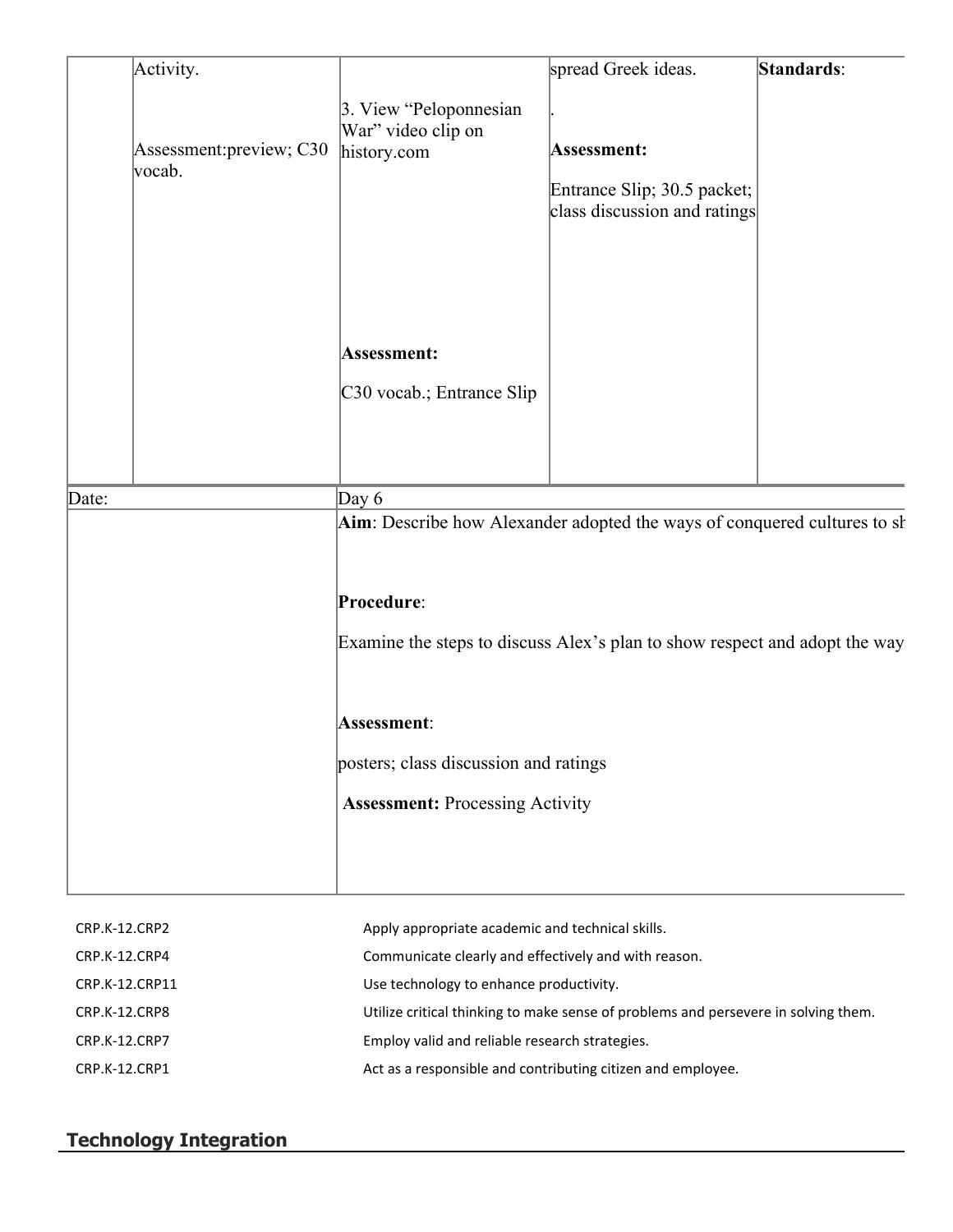Students will create reports using Google Drive.

| TECH.8.1.8       | Educational Technology: All students will use digital tools to access, manage, evaluate, and<br>synthesize information in order to solve problems individually and collaborate and to<br>create and communicate knowledge.                     |
|------------------|------------------------------------------------------------------------------------------------------------------------------------------------------------------------------------------------------------------------------------------------|
| TECH.8.1.8.F     | Critical thinking, problem solving, and decision making: Students use critical thinking skills<br>to plan and conduct research, manage projects, solve problems, and make informed<br>decisions using appropriate digital tools and resources. |
| TECH.8.1.8.C.CS1 | Interact, collaborate, and publish with peers, experts, or others by employing a variety of<br>digital environments and media.                                                                                                                 |
| TECH.8.1.8.D.2   | Demonstrate the application of appropriate citations to digital content.                                                                                                                                                                       |
| TECH.8.1.8.A.CS2 | Select and use applications effectively and productively.                                                                                                                                                                                      |

#### **Interdisciplinary Connections**

| LA.WHST.6-8.7   | Conduct short research projects to answer a question (including a self-generated<br>question), drawing on several sources and generating additional related, focused<br>questions that allow for multiple avenues of exploration. |
|-----------------|-----------------------------------------------------------------------------------------------------------------------------------------------------------------------------------------------------------------------------------|
| LA.RH.6-8.1     | Cite specific textual evidence to support analysis of primary and secondary sources.                                                                                                                                              |
| LA.RH.6-8.2     | Determine the central ideas or information of a primary or secondary source; provide an<br>accurate summary of the source distinct from prior knowledge or opinions.                                                              |
| LA.WHST.6-8.2   | Write informative/explanatory texts, including the narration of historical events, scientific<br>procedures/experiments, or technical processes.                                                                                  |
| LA.RH.6-8.4     | Determine the meaning of words and phrases as they are used in a text, including<br>vocabulary specific to domains related to history/social studies.                                                                             |
| LA.WHST.6-8.2.B | Develop the topic with relevant, well-chosen facts, definitions, concrete details,<br>quotations, or other information and examples.                                                                                              |
| LA.WHST.6-8.2.D | Use precise language and domain-specific vocabulary to inform about or explain the topic.                                                                                                                                         |
| LA.RH.6-8.10    | By the end of grade 8, read and comprehend history/social studies texts in the grades 6-8<br>text complexity band independently and proficiently.                                                                                 |
| LA.WHST.6-8.4   | Produce clear and coherent writing in which the development, organization, voice, and<br>style are appropriate to task, purpose, and audience.                                                                                    |
| LA.WHST.6-8.6   | Use technology, including the Internet, to produce and publish writing and present the<br>relationships between information and ideas clearly and efficiently.                                                                    |

## **Differentiation**

**Differentiation/Modifications**

Reading and Writing Below Grade Level

- **Supply Cloze Notes** For Sections 2-4, provide cloze notes for the Reading Notes. Copy these sections in Guide to Reading Notes 30. White-out selected details so that the remaining information is a cue for students as they read.
- **Allow an Oral Option** For the Processing activity, allow students a choice to describe and explain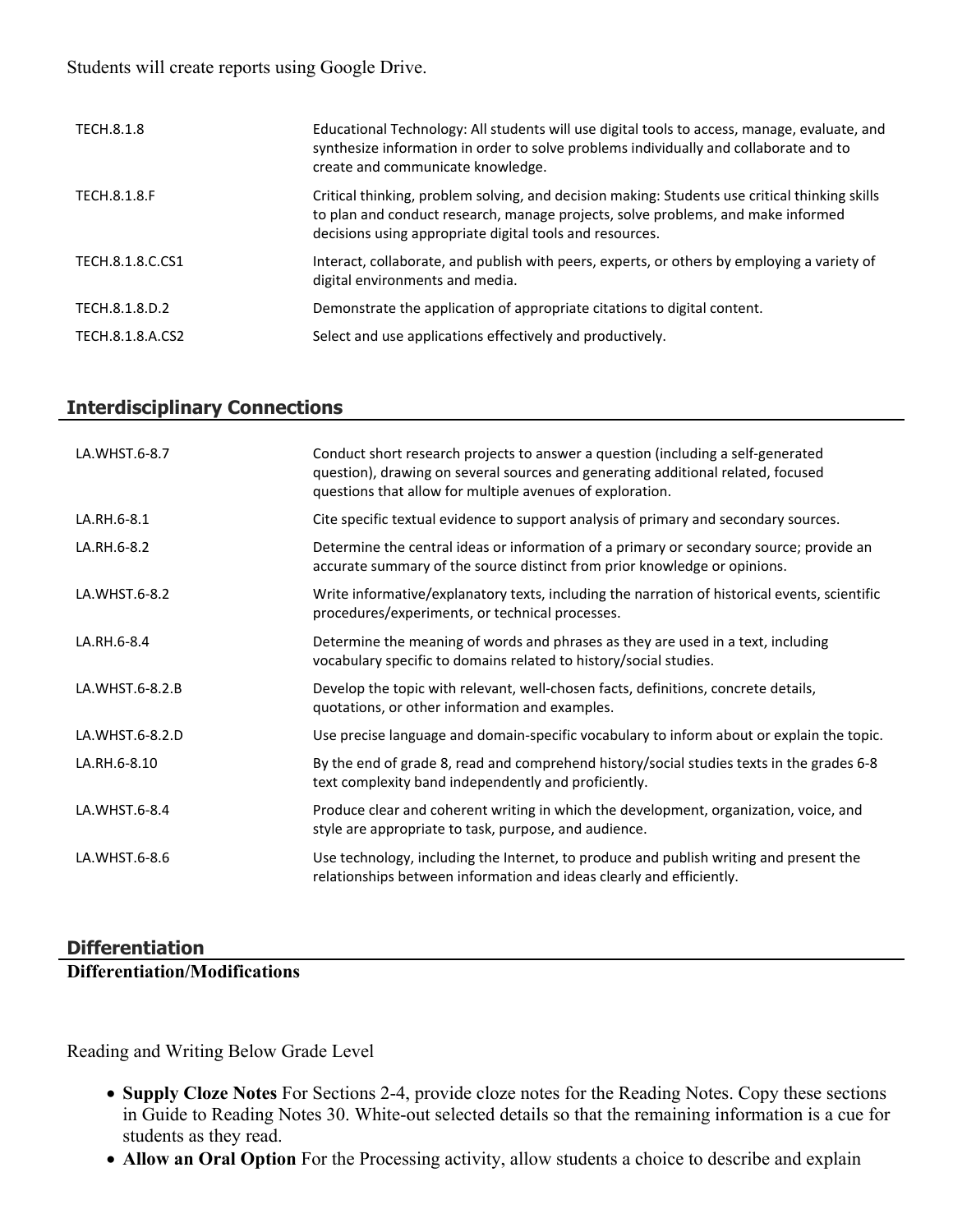their medallions orally. After drawing and titling their medallions, students can share their captions and explanations with a teacher, a partner, or the class.

Learners with Special Education Needs

- **Have Presenters Use Note Cards** Give groups a note card for each critical thinking question. Aft er groups have agreed on a rating on the spectrum, have group members write down their reasons on the note card. Encourage Presenters to use the note cards during the student-centered class discussion.
- **Simplify the Processing Activity** Have students complete two of the three medallions for the Processing activity. Support students by giving them a blank outline of the medallions to use.

#### Advanced Learners

- **Use Historical Sources** Give groups excerpts from historical sources written by ancient and/or modern historians, for students to use as resources for their discussions. Encourage groups to use the excerpts as supporting evidence when explaining their ratings. For ancient writers, consider the following:
- Arrian, *Anabasis Alexandri (Campaigns of Alexander)*
- Diodorus of *Sicily, Library of World History*
- Plutarch, *Life of Alexander*
- Quintus Curtius Rufus, *History of Alexander the Great*
- **Assign an Essay** As an alternative to the Processing activity, have students write a short essay. Ask them to argue whether they think Alexander was successful in uniting his empire. Their essay should include these elements:
- a beginning statement that defines their opinion
- a summary of Alexander's plan to build and unite his empire
- at least three pieces of evidence (facts, quotations, or examples) to support their opinion

Learners Reading and Writing Below Grade Level

- **Read One Section at a Time** Break up the reading during the Visual Discovery activity so that students read only one section at a time.
- To break up the reading for *Physical Geography of Greece*:
- Ask all but the last bulleted question in Step 2. Have students read Section 2 and complete the corresponding Reading Notes.
- Ask the last bulleted question in Step 2. Have students read Section 3 and complete the corresponding Reading Notes.
- To break up the reading for *Ancient Greek Colonies and Trade Routes*: Ask all but the last two bulleted questions in Step 5. Have students read Section 4 and complete the corresponding Reading Notes.
- Ask the last two bulleted questions in Step 5. Have students read Section 5 and complete the corresponding Reading Notes.
- **Scaffold the Reading Notes** Use the Guide to Reading Notes to scaffold the Reading Notes so that students take steps toward working more independently.
- For Section 2, omit key words that students can fill in.
- For Sections 3 and 4, provide prompts that students can complete.
- For Section 5, have students complete as written.

Learners with Special Education Needs

**Divide the Preview Question** Divide the Preview question in the Interactive Student Notebook into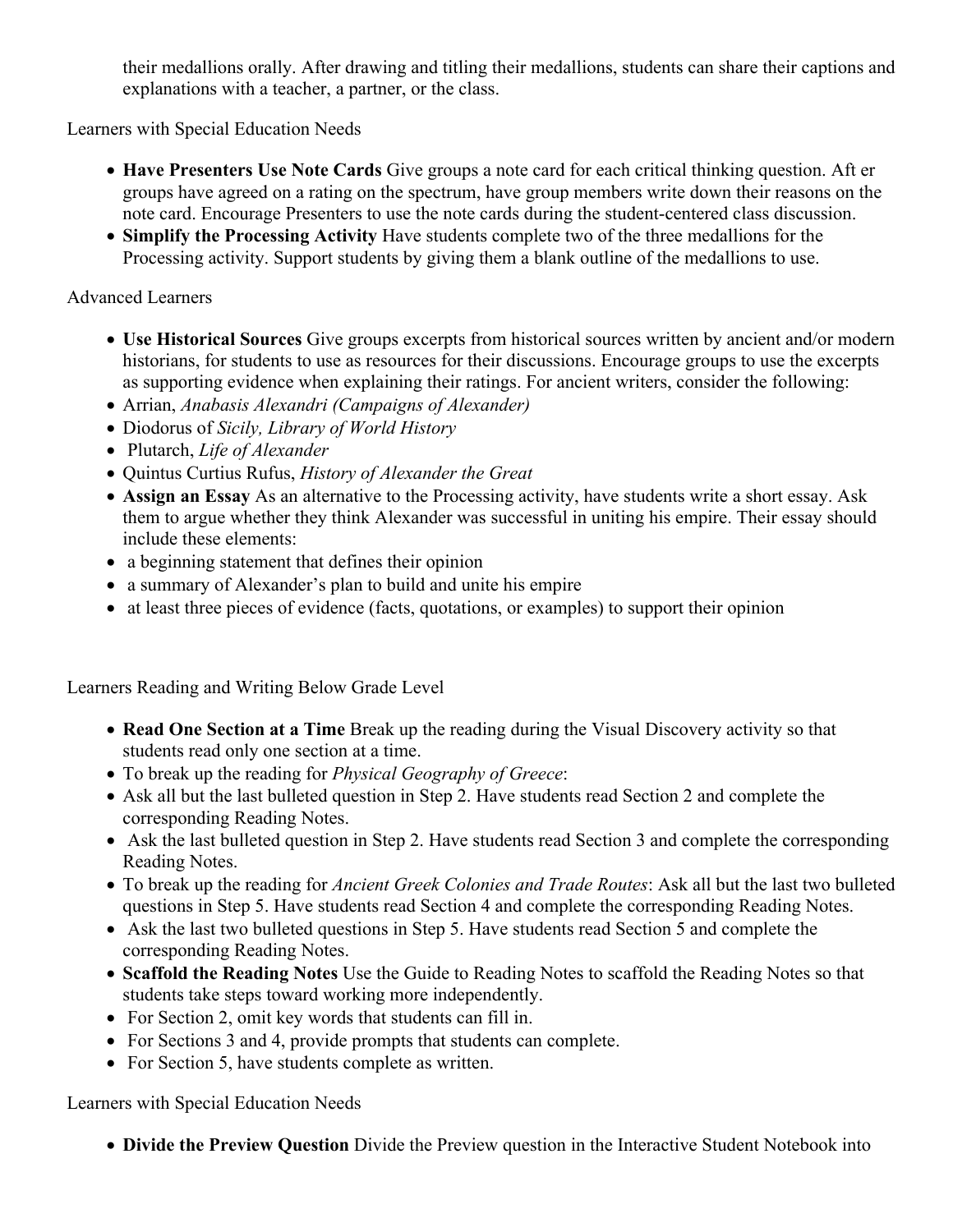two separate questions: *How do you think the physical geography of Greece influenced where people settled? and How do you think the physical geography of Greece influenced how people lived?* Students should write a brief response to each question.

 **Offer a Choice for the Processing Activity** Have students complete two of the four storyboard pages for the Processing activity. Allow students the choice of doing Pages 1 and 2 or Pages 3 and 4. Alternatively, consider pairing students to work together to complete all four pages of the storyboard.

Advanced Learners

**Add Questions to the Debrief** Add the following questions to Step 8 in the Visual Discovery activity:

## **Modifications & Accommodations**

IEP and 504 Accommodations will be utilized.

## **Benchmark Assessments**

sentence construction

paragraph writing

DBQ

## **Formative Assessments**

See assessments listed above.

# **Summative Assessments**

See assessments listed above.